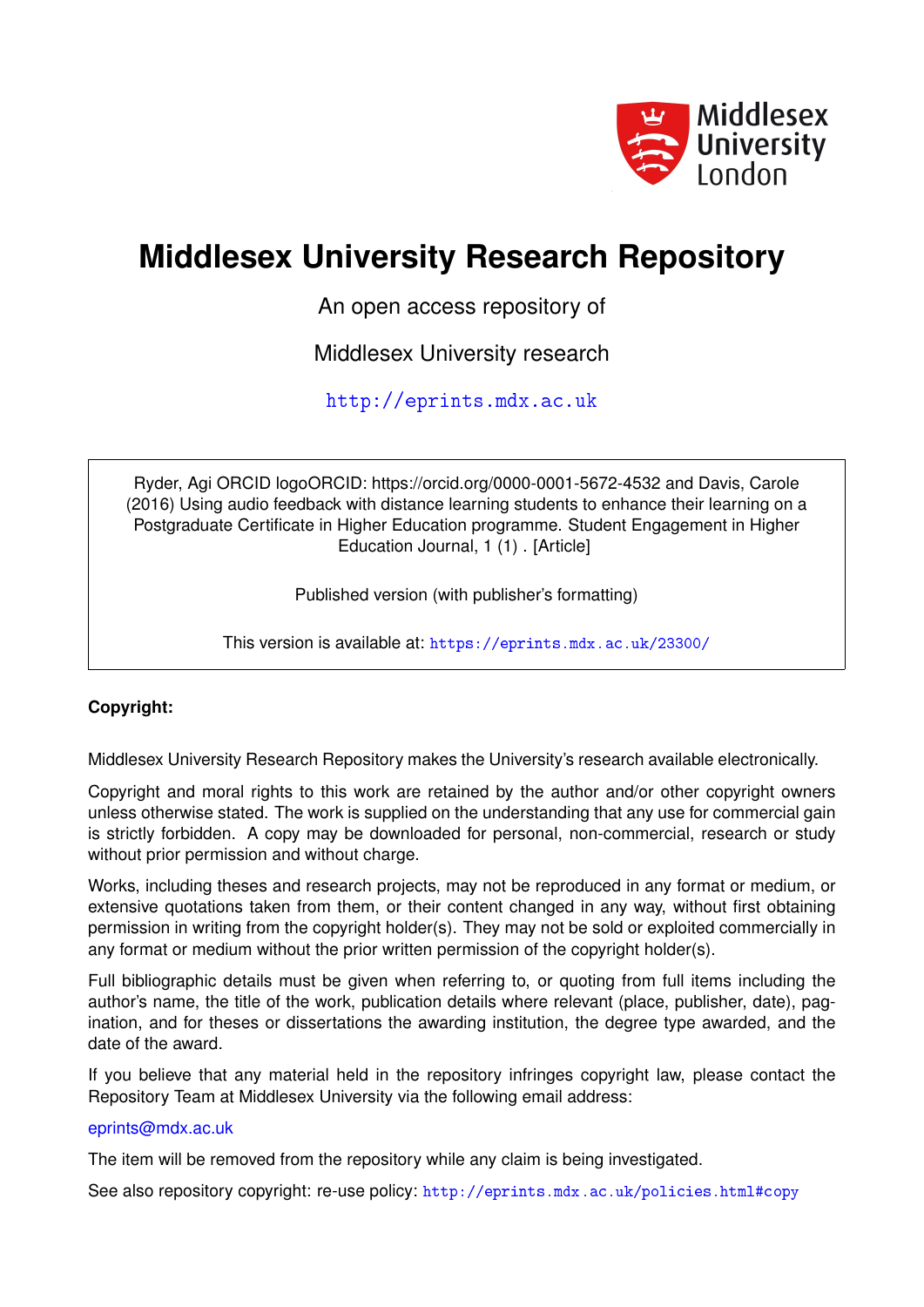#### **Using audio feedback with distance learning students to enhance their learning on a Postgraduate Certificate in Higher Education programme**

Agi Ryder and Carole Davis *Middlesex University, UK*  For correspondence, please contact: [agi1@mdx.ac.uk](mailto:agi1@mdx.ac.uk) 

*Dr Agi Ryder is a Senior Lecturer and Programme Leader of the Postgraduate Certificate in Higher Education at Middlesex University. Previously an Associate Professor and Senior Teaching Fellow at Middlesex University, Dr Carole Davis was recently appointed as the Head of Educational Development at Queen Mary University London.* 

## **Introduction**

Our aim is to investigate the use of audio feedback for formative assessment on a Postgraduate Certificate Higher Education in Teaching and Supporting Learning (PG Cert HE) programme. The case study draws on the experience of the participants who undertook this programme at a distance, as well as the reflections of the teaching team. Our study aims to address some of these issues and provide educators with an account of how audio feedback might be successfully integrated into distance learning programmes.

This case study focuses on the experience of participants who undertook the programme in the 2014-15 academic year. Our study aims to:

- Show how audio feedback might be successfully integrated into distance learning programmes in a way that was timely and time efficient;
- Explore ways of creating a distance education experience that felt more personal and individualized;
- Consider how audio feedback allows the programme team to model the way for the participating academics and staff supporting learning.

# **Context and background**

This case study is situated in a post-92 higher education institution in the UK. Our institution has offered a PG Cert HE for a number of years. The programme is run over one year in part-time mode and is delivered either face-to-face or by distance learning over one calendar year. The distance version of the programme seeks to create an online space where individuals can come together to create a community of learners with a distinct cohort identity. For many participants who are unable to attend face-to-face workshops this flexible approach provides an alternative but equivalent professional development experience. There is a high progression and achievement rate with 95% of participants completing the programme within 15 months. The target audience are academics who are teaching on undergraduate and masters programmes and the aim is to promote participation and equality of opportunity for them to participate in the programme where peer learning and peer assessment is a key feature.

When embarking on delivery by distance experience we recognised that motivation, isolation, lack of personal connection can be features of studying in this mode. Our aim was to lead by example and provide engaging, constructive and personalized feedback to our learners.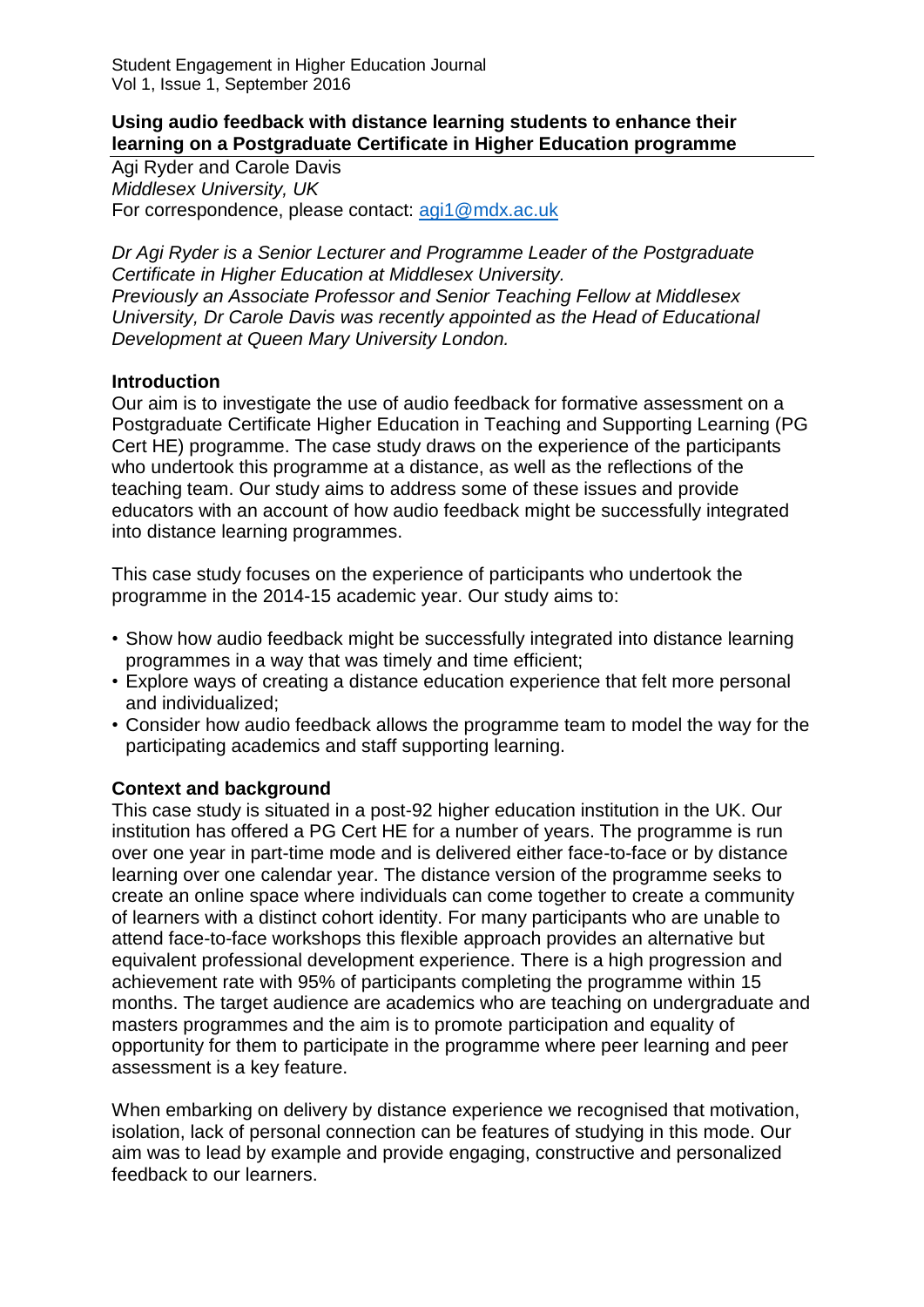Our own 'student body' consists of academic staff and staff supporting learning at our own institution and at collaborative partner institutions, so there is a strong leadership and role-modelling element to our work. The programme team is in a strong position to influence the professional development of academics and staff supporting learning and as a direct consequence of them participating in the PG Cert HE are able to facilitate them in improving the learning experience, progression and achievements of their own students. Whilst on the PG Cert HE the participants have overlapping experiences whereby they find themselves simultaneously students and teachers. With an increasing emphasis on the student experience, measuring satisfaction, particularly in relation to assessment experiences and receiving feedback, we wanted our participants to consider how it felt to be on the receiving end.

As educational developers we are often reminded of the transformational impact of effective formative feedback both professionally and personally, as a vehicle to engage others and improve performance, laying the way for powerful and satisfying dialogic interaction (Juwah, Macfarlane-Dick, Matthew, Nicol, Ross, & Smith, 2004; Boud, 2010; Price, Rust, O'Donovan, Handley, & Bryant, 2012).

Previous research found that audio feedback can enhance the learners' engagement with feedback (Rotheram, 2007; Nortcliffe & Middleton, 2008; Davis & Ryder, 2012) and can add a 'personal touch' to learning, which is highly desirable in the case of distance learners. Providing audio feedback can be a time efficient way of delivering personalised and timely feedback to learners, which is a challenge many educators face in modern higher education (Rotheram, 2009; Hepplestone, Holden, Irwin, Parkin, & Thorpe, 2011; Carruthers, MaCarron, Bolan, Devine, McMahon-Beattie, & Burns, 2015). Moreover, using audio feedback with PGCert HE participants can be a way of demonstrating 'leading by example' and demonstrating innovative ways of providing feedback for a variety of learners.

Previously we had embarked on research which explored the use of audio feedback for participants on the face-to-face mode of the PG Cert HE following our summative observation of teaching (Davis & Ryder, 2012; Davis, 2014). Our objectives had been to gain a greater understanding of the issues surrounding the use of audio feedback in higher education and whether new technology might provide additional benefits and offer exemplars of best practice in audio feedback. Our findings showed that for the academic staff receiving audio feedback it was a complex area which raised questions about perceptions of feedback, personal preferences and what should come after the feedback. Some participants while appreciative of audio feedback still preferred written feedback; missed the conventional structure and familiarity of written feedback, others wanted both written and audio feedback also a clearer strategy for what might come next.

From the perspective of those giving the audio feedback, the literature (Nortcliffe & Middleton, 2008; Rotheram, 2009; Carruthers et al., 2015), and our own experience suggests that while many lecturers were generally comfortable with giving written feedback, recording it and then making that recording available to students can sometimes bring with a level of discomfort and uncertainty. Our study aims to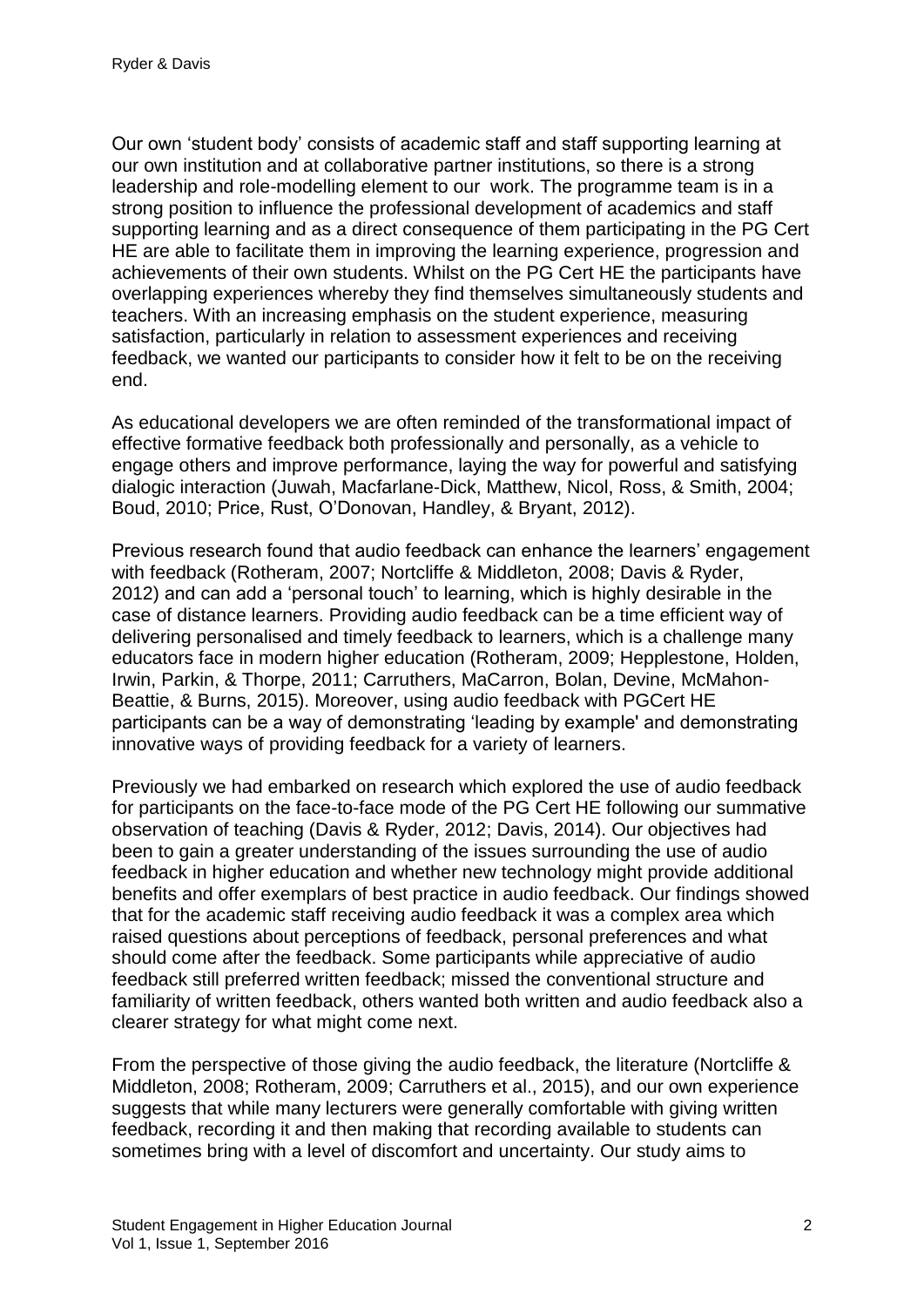address some of these issues and provide educators with an account of how audio feedback might be successfully integrated into distance learning programmes.

#### **Methodology**

The research adopted an action research methodology (McNiff, 2013; Gray, 2014) with the ultimate aim of changing practice (Kemmis, 2009). The research questions focused on exploring participants' previous experiences with audio feedback, their perception of receiving audio feedback as students and its impact on their own practice. The data collection method included an open ended survey that focused on gathering in-depth qualitative data from the participants in order to explore their experiences. This was complemented by the reflections of the programme team that further informed the project. The participants invited to participate represented a variety of genders, disciplines, types of institutions, locations and modes of teaching. Data was analysed using open coding (Charmaz, 2014). In line with standard practice in research ethics; participants gave written consent, were told they can withdraw at any time and that their anonymity would be protected.

The experience of the participants was evaluated using a questionnaire focusing on their previous and current experience of audio feedback and its impact on their practice. We consider the experience of six of the seventeen participants in depth. The students were selected to ensure a variety of views and experiences are represented, such as gender, disciplinary background and different international locations which is representative of the cohort of students undertaking this programme. The sample was relatively small and we are not claiming generalisability but we do suggest that these six individuals to tell us about distance education, audio feedback and best practice.

#### **Practice**

Audio feedback was provided to participants on the last module of the programme, Theory into Practice (30 credits in size in UK terms). The assessment of this module requires participants to submit a 3,500 word practice project that focuses on enhancing a specific aspect of their professional teaching practice. This exercise requires participants to engage in a form of practitioner or action research to evaluate their practice. They submit a project proposal in writing, where they record their initial ideas and consider the structure or main steps of their project, as well as explore suitable literature that underpins their work. Audio feedback was provided on these proposals. While the programme makes regular use of webinars and Skype tutorials, this was the first time participants received recorded verbal feedback.

The participants came from a variety of disciplinary backgrounds, such as nutrition, alternative medicine, law, audio engineering, sport science, and media. They formed an international cohort, with some participants based in various areas of the UK, while others were situated on international campuses, such as Mauritius or Malta. Between them they had a wealth of experience, though individually they were early career academics. They were subject experts of their respective disciplines and decided to undertake this programme in order to improve their own teaching practice and ultimately provide their students with a more satisfying and effective learning experience.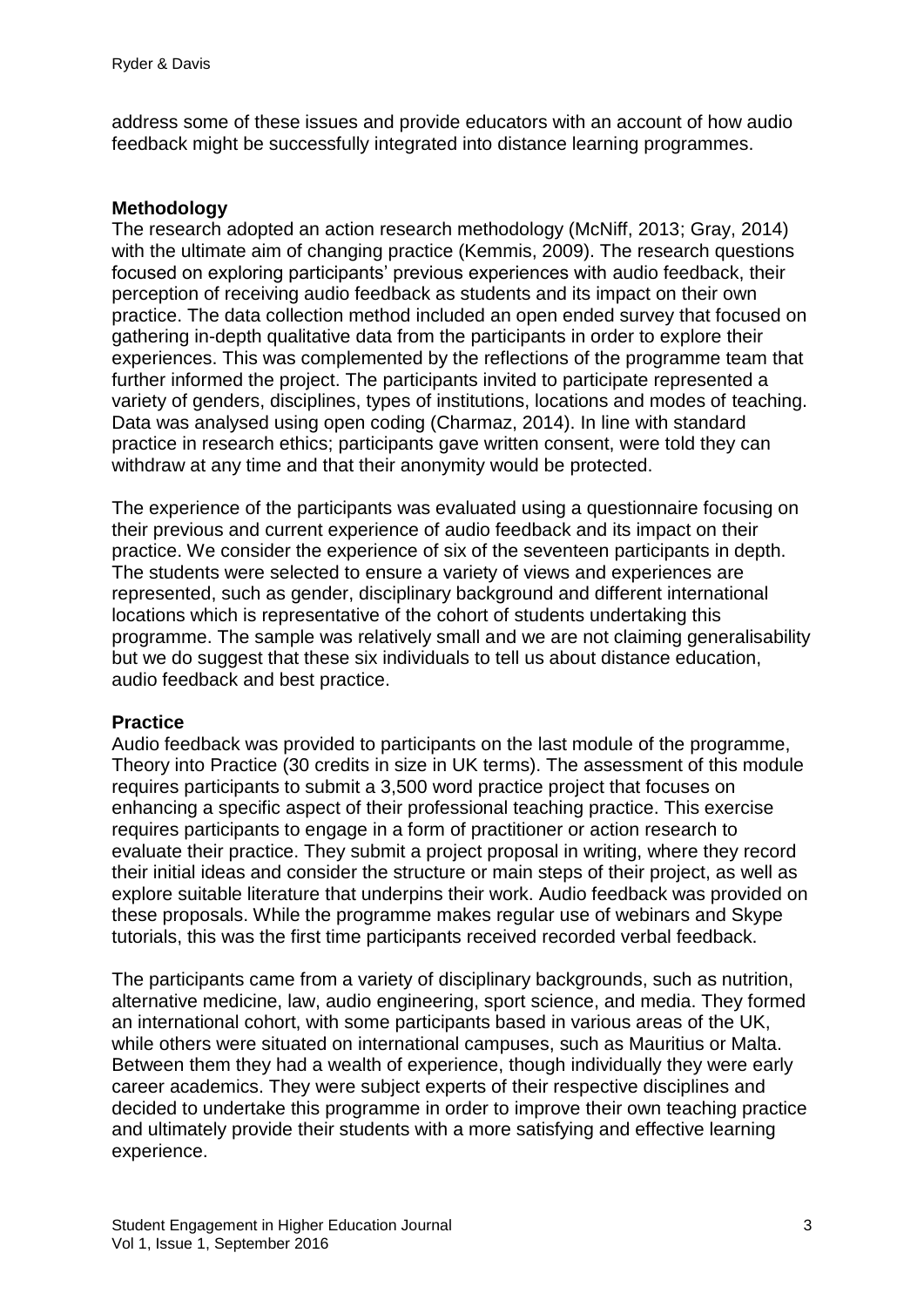The audio feedback on the project proposal was recorded for each participant by one of the tutors on the programme. The audio feedback followed a general structure of four main points. First, the tutor identified herself and greeted the participant. Then the main points of the proposal were addressed and feedback was given on the elements of the proposal. This was followed by feedforward where participants were offered advice on additional ideas or literature to consider. The feedback ended with a summary and offer of additional support. Structuring the feedback this was ensured consistency across the cohort. The tutors are experienced at recording audio feedback and have done so many times over the years with different cohorts. The audio feedback was recorded on Garageband (Mac software) and saved as .mp3 files. These files were uploaded to Moodle, the learning platform for the programme. The feedback was only accessible to the individual participant to maintain privacy and confidentiality. Each feedback was an audio recording of 6-9 minutes.

# **Evaluation**

## *Previous experience of receiving feedback*

None of the six participants who gave detailed evaluation had received audio feedback before. This aspect of novelty encouraged them to compare the experience with receiving written feedback and interestingly none of the participants compared it with their experience of receiving face-to-face feedback - which might inform future research.

The point emerged that text can sometimes appear an inflexible way of providing feedback on assignments, and in the absence of an active voice with its' natural register, cadence and inflexions, might be misinterpreted. On the other hand audio feedback is more compelling and easier to engage with:

*It was easy to listen to; I was interested and engaged with what was being said. I sat and listened to it for the full 9 minutes, I'm not sure I would have sat and read feedback for that amount of time. I also repeated the feedback a few weeks later to ensure I had picked up on all the points raised and this was useful as I had a slightly different perspective as I had written more of my project by then. (Participant 6)* 

## *Audio feedback as a human response*

*I really liked it. It felt very personal and as much as I do like to refer to written notes I also respond better when emotion is attached (Participant 1)*

There is an inference here that because the feedback is individualised led to being more likely to be listened to. This suggests that the spoken word takes the recipient of feedback into a different space, which then makes the feedback more likely to be heard and acted upon.

*Hearing someone's voice makes it easier to emphasise the importance of certain areas of required improvement more so than the others … (Participant 2)*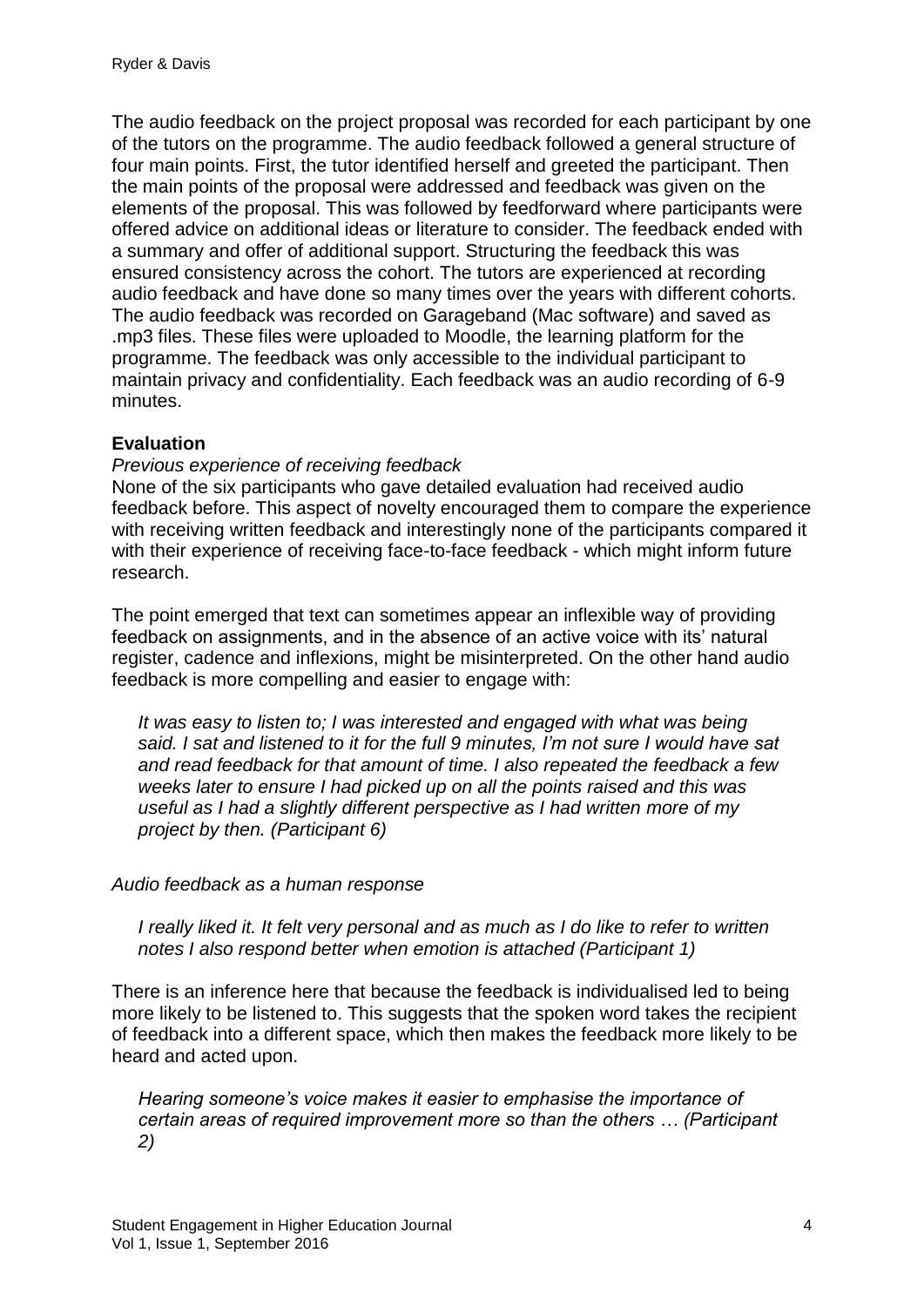This view is further supported in the following comments of Participant 3 who appears to experience the spoken word as recognition of himself and leads us to consider whether distance learning programmes where the tutor may be both voiceless and faceless leave some participants feeling at a disadvantage:

*It was useful to hear a human response to my work, as strange as that sounds. It made it more personal and allowed me to discern better what was salient …. (Participant 3)* 

This extract also suggests that for this individual the verbal delivery is better able to identify what aspects of their presentation and project proposal they needed to focus on and therefore pay more attention to. This participant also reminds us that learning is an intensively social experience where relationships matter:

*I think that since it's so easy to reduce a personal connection in DE, audio feedback helps to remind everyone that we're dealing with people (Participant 3)* 

The response to audio-feedback was affirming and appreciative:

*I felt like I knew (the tutor) from the forum interaction and from tutorials and so it felt positive hearing her voice, the feedback was expressed very clearly. (Participant 6)* 

Central to our exploration of the distance education experience was the notion of 'substitution' or to paraphrase the following participant the concept of 'mimicry':

*As a person who spends his waking hours looking at a screen it's nice to hear someone's voice for a change. I think it introduces a degree of variety …. And also allows you to mimic the 'personal' qualities a person might experience during a face-to-face tutorial. (Participant 1)* 

So this is where it is suggested that in the absence of face-to-face contact this is at best an equivalent experience or at worst the next best thing.

## *Audio feedback for distance learners*

*I think audio feedback …. Would only be useful if you teach students who for whatever reason can't make a scheduled tutorial. (Participant 1)* 

It was argued that there is a place for audio feedback only when students can't attend face-to-face tutorials so an implicit assumption that face-to-face feedback is always preferable. This adaptive mode of delivery was championed within the context of a lack of face-to-face contact as a vehicle for an inclusive, person-centred approach.

*… I firmly believe it offers an advantage to hear an assessor's voice on a DE programme. It's easier to pick up on areas that need to be prioritised for successful completion of a particular task (Participant 2)*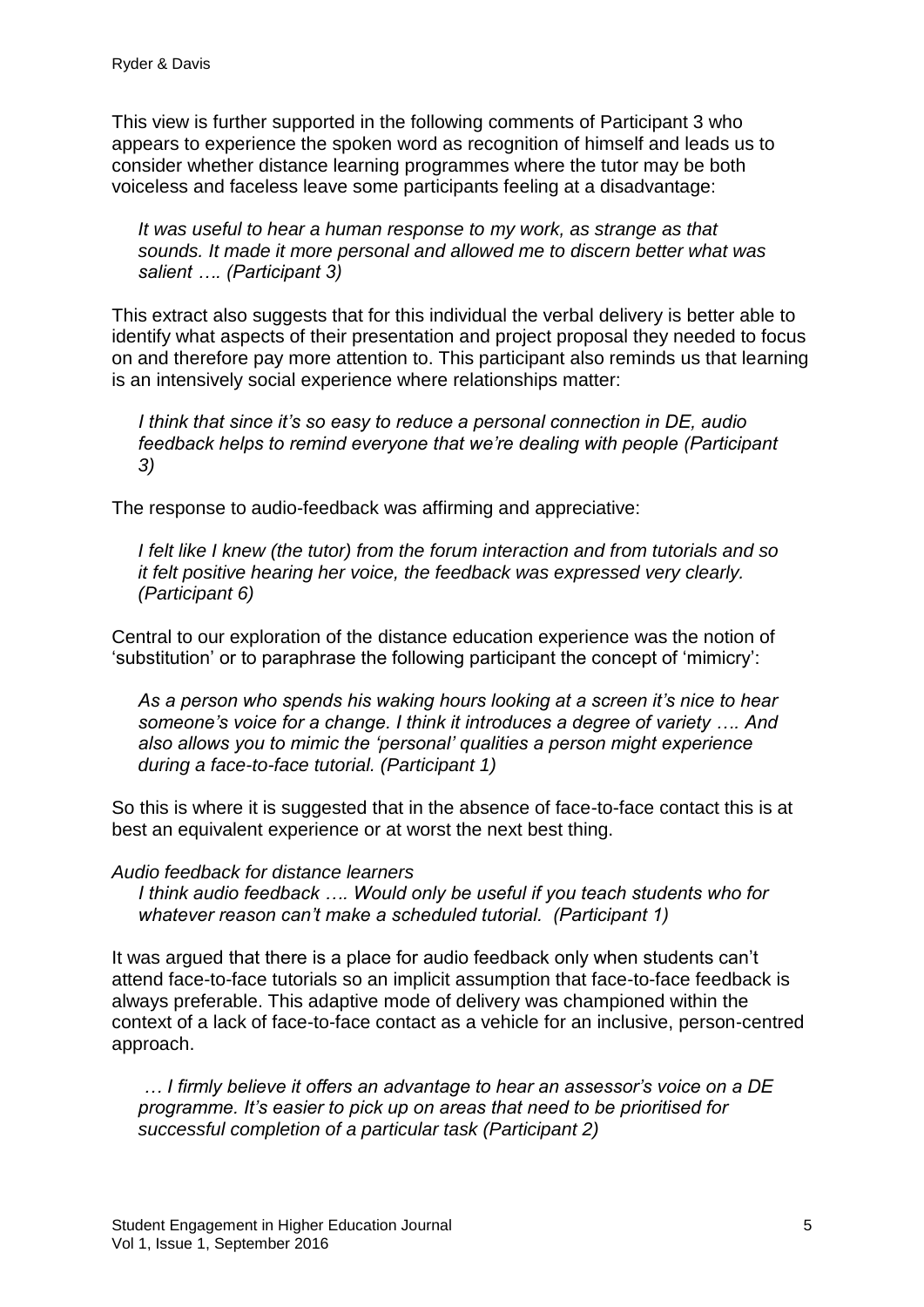*It feels less confrontational than having face-to-face feedback. It is hard to not be impersonal on a DE programme so audio feedback adds the human aspect … (Participant 5)* 

There is a need to equalise and compensate with the following extract suggesting that it is possible to replicate an equivalent experience to face-to-face delivery:

*Yes, it helps to support the distance relationship being built with the tutor, it helps to make it feel personal and to build in some of the verbal communication that would be there on an attendance programme (Participant 6)*

*The impact of audio feedback on participants' own development* The following extracts identify what from the experience of the participants were the most satisfying and useful aspects of receiving audio feedback:

*Audio feedback is a useful and efficient way of getting your points to a student. In fact it is so useful I have even considered utilising it myself! … (Participant 1)*

*The suggestions were extremely clear and concise and provided accurate, specific feedback to the necessary areas of improvement. (Participant 2)*

*Audio feedback was very valuable for the understanding of assignment requirements. The spoken word has been very useful to understand not only the content of the feedback but the general impression your work has had upon my tutors – and has been particularly so considering the DE Mode of Learning. (Participant 4)*

It was a challenge to separate the medium from the message in that what the participants appeared to be describing was what is generally seen to be best practice for giving formative feedback. This raises the question that for some perhaps their previous experiences of receiving written feedback had been underwhelming and if so what feedback practices were they adopting for their students.

Reflecting further on what role modelling academics and those supporting learning are exposed to in their daily practice the following quote appears especially significant:

*It felt like I was important to you as a person rather than commenting on what I produce as an end product. (Participant 6)*

Impact can also be measured in terms of a concrete outcome:

*It must have worked because I was guided to successful completion! (Participant 2)*

The literature on formative feedback (Juwah, 2004; Boud, 2010; Price at al., 2012) argues that there is a correlation between students engaging with formative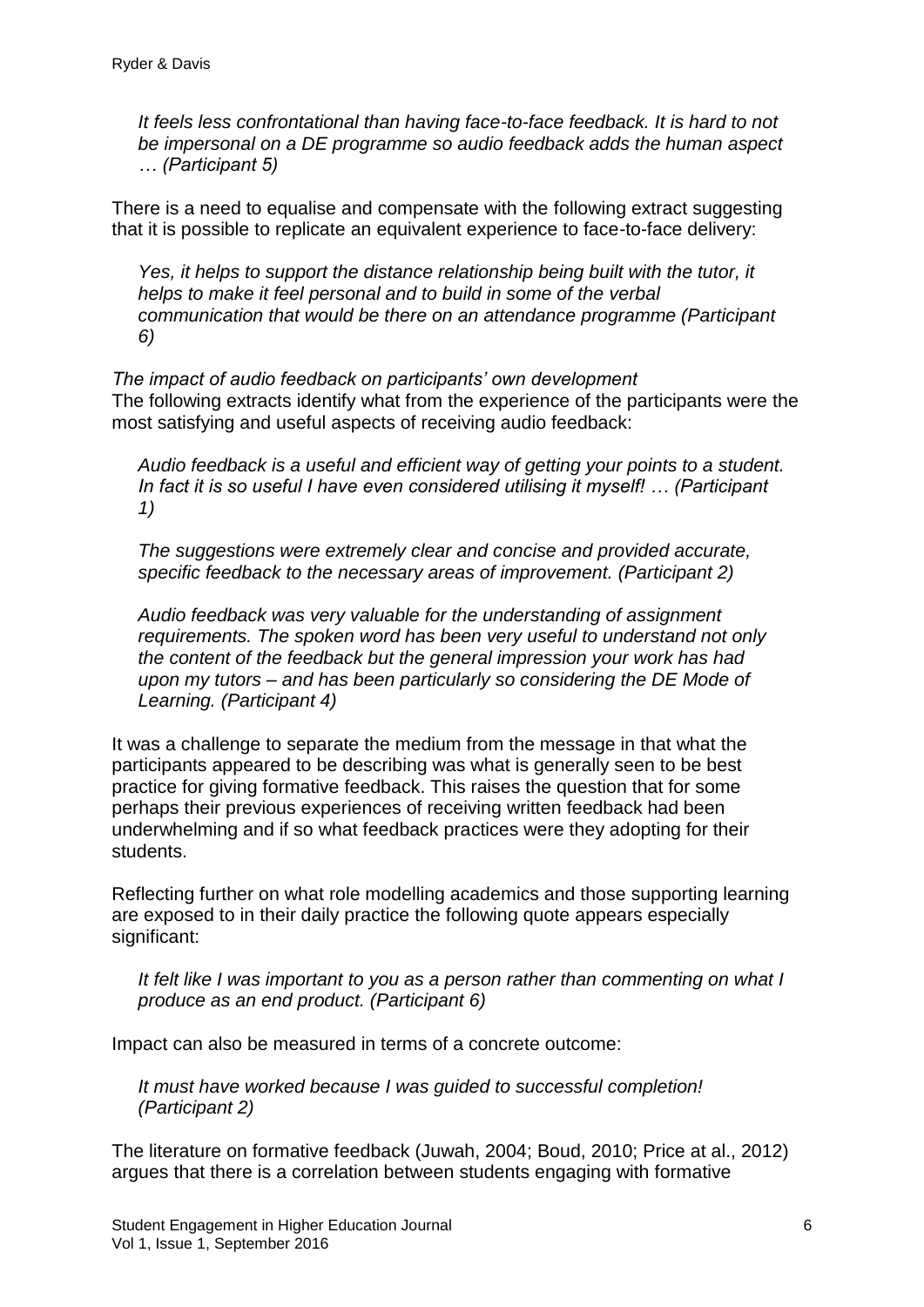feedback and successful assessment outcomes. All the participants interviewed passed the two summative assessments that prior to they had received formative audio feedback for. It might be argued that if this had not been the case would they have evaluated the experience so positively or alternatively and as earlier quotes suggest effective audio feedback makes it clear that participants need to act on the feedback.

*The impact of audio feedback on participants' own teaching practice* Of interest was whether any of the participants would consider using audio feedback for their own students and there were a range of responses expressed:

*I do not have the authority to change the structure of (the delivery of) our summative feedback, but I could do something similar with formative submissions and will do so in the future if I ever manage to get round to it. (Participant 1)*

This highlights the reality of academic life which hints that time pressures means that despite good intentions traditional customs and practices are continued. While others consider the possibility of introducing the audio feedback initiative with his masters students in the next academic year:

*It will be interesting to see how the MSc students interpret it this year. I pride myself on being particularly clear on my feedback when it is written because I know how easily 'text' can be misinterpreted … I still have students request face-to-face time regardless of written clarity. Perhaps audio feedback can assist with this issue in future… (Participant 2)* 

Do these comments imply that feedback is a problem and it needs to be de-codified? This would correlate with the assessment literacy literature (Hyland & Hyland, 2001; Price at al., 2012), which claims that a bigger problem is the language used which is unfamiliar and mysterious to students.

Another saw audio feedback as requiring a particular skill set:

*I* feel you have to perhaps think a bit more outside the box when delivering *audio feedback. How to deliver short, well presented and appropriate audio feedback may not as simple as it sounds. I would be rerecording this a number of times to be sure I said the right thing so presumably this has happened to you guys in previous times. (Participant 5)*

However, felt there were things she had learnt from the experience of receiving audio feedback which could be introduced into her practice and that of others:

*I think I will still annotate (the script) but leave short messages of encouragement because I so love that personal touch. I may encourage my tutors who are perceived in not quite so warm a manner to do otherwise. (Participant 5)*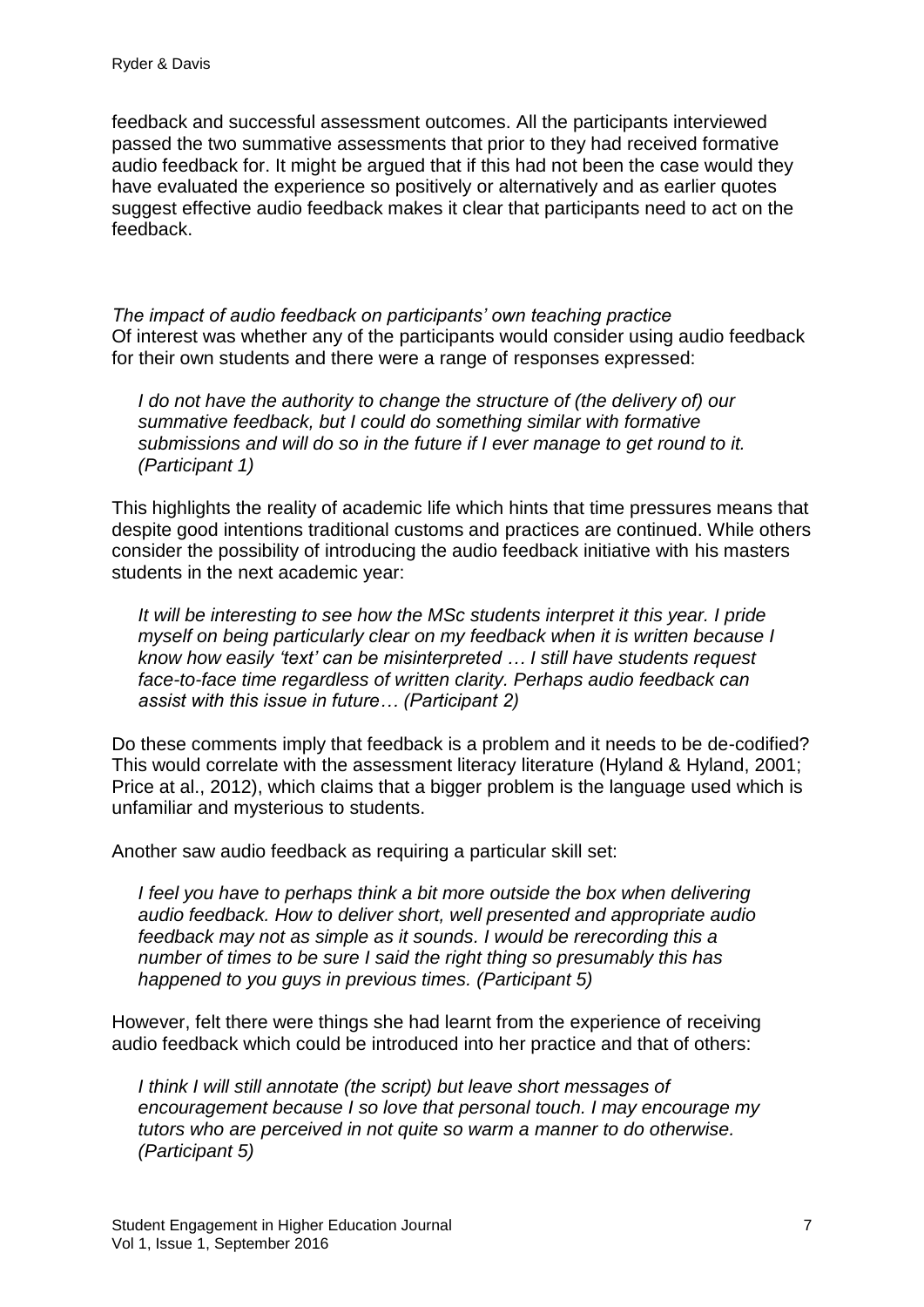The emphasis on the warmth of manner implies that engaging participants with feedback is dependent not only what is said but how it is said.

## *Recommendations for best practice for audio feedback*

For many lecturers and educational developers giving audio feedback can be a step into the unknown. Giving audio feedback does require particular expertise and skills but these skills can be learnt and developed.

- Plan what you want to say in advance and write it down not necessarily word for word, although you may opt to do this initially to give you confidence, but key points you want to talk to.
- Don't focus on too many points and be really specific, giving examples from the work to illustrate.
- Have the participants' work in front of you when you are recording the feedback.
- Give audio feedback when you have developed trust and credibility with them through discussion boards and related activities. We generally found approximately three months into the one year programme was a good time to start giving formative feedback.
- Keep it no longer than 10 minutes and in the initial stages as short as 3 minutes.
- Remember you can edit out pauses and parts where you say the wrong thing or rerecord parts if needed.
- Check in advance whether any participants have hearing problems which would make audio feedback inappropriate.
- Imagine when you are recording that they are there in the room with you and you are talking to them in a purposeful yet conversational tone. So start off by saying something like "Hello XXXX, it's Carole here and I would like to give you feedback on your project proposal …….." and ending with "I hope this has been helpful. Anything you're not clear about do get in touch and we can talk some more. In the meanwhile go well!"
- Remember that on a PG Cert HE or equivalent by distance education audio feedback can be the first step in creating a professional dialogue with the participants.

# **Conclusion**

Audio feedback has become a regular feature on our PG Cert HE by distance learning. Giving audio feedback does require particular expertise and skills but these skills can be learnt and developed.

This small case study demonstrated how audio feedback can enable us to make connections remotely across time and space rendering the experience of distance education study less lonely. It has the potential to engage, motivate and nurture busy academics who are frequently completing this programme while holding down significant responsibilities in and outside of work. We will continue to use it and would encourage others delivering distance education programmes where it is practical and appropriate, to do the same.

The skills and knowledge needed in this context lie in simultaneously supporting and challenging those who have reasonable levels of experience, influence and professional maturity in their discipline and subject area. We have developed strong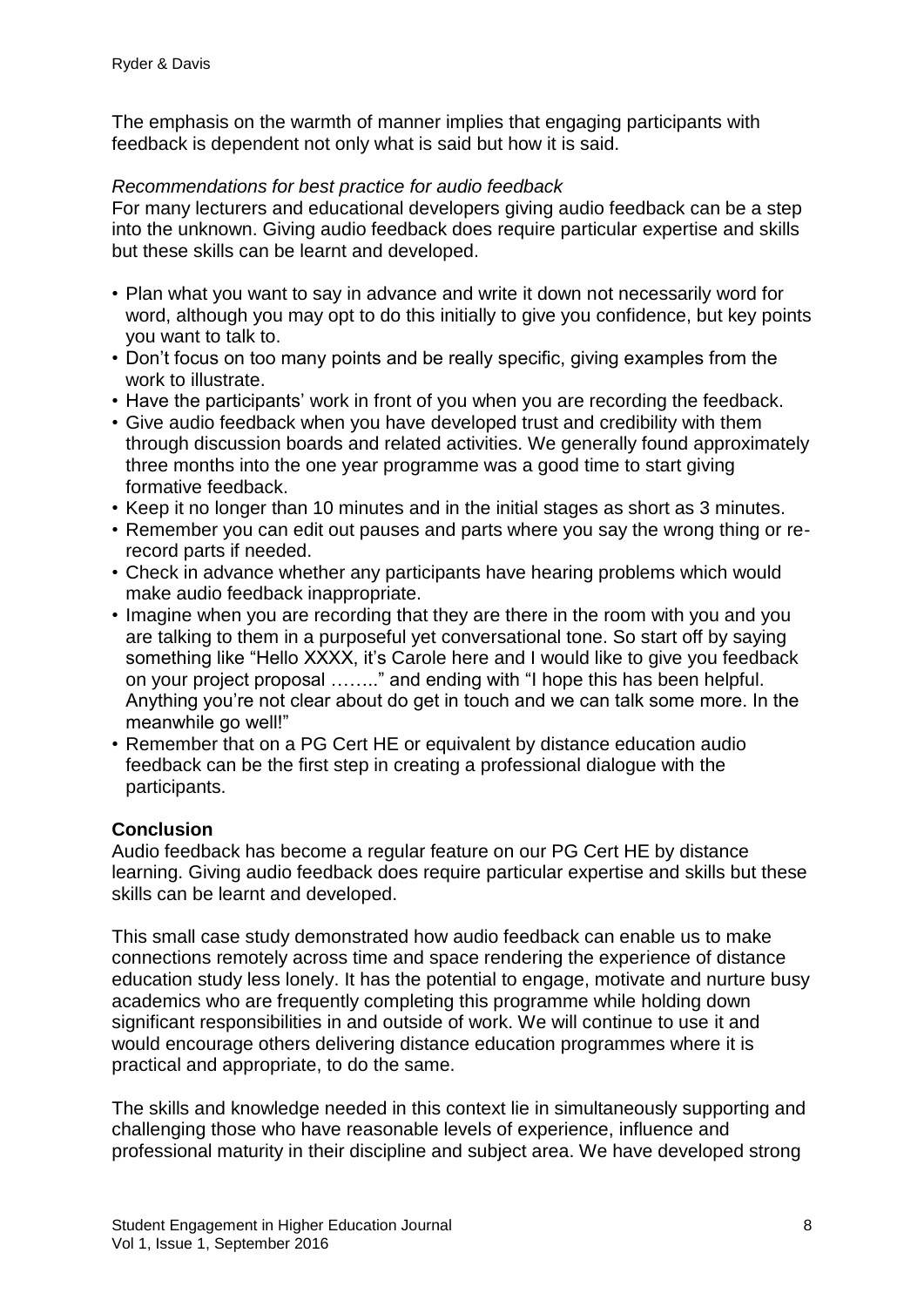relationships with many such academics, based on mutual respect and openness that enhances both our professional learning and practices.

## **References**

Boud, D. (2010) Assessment 2020: Seven propositions for assessment reform in higher education. Australian Learning and Teaching Council, Sydney. Retrieved from [https://www.uts.edu.au/sites/default/files/Assessment-2020\\_propositions\\_final.pdf](https://www.uts.edu.au/sites/default/files/Assessment-2020_propositions_final.pdf)

Carruthers, C., McCarron, B., Bolan, P., Devine, A., McMahon-Beattie, U., & Burns, A. (2015). 'I like the sound of that': an evaluation of providing audio feedback via the virtual learning environment for summative assessment. *Assessment & Evaluation in Higher Education, 40*(3), 352-370.

Charmaz, K. (2014). Constructing grounded theory. Thousand Oaks, CA: SAGE Publications.

Davis, C. (2014). *Developing academics for the future: new thinking on teaching observations* (Doctoral dissertation). Middlesex University, United Kingdom.

Davis, C. & Ryder, A. (2012). Using an Old Technology in a New Way or Using a New Technology in an Old Way? Exploring the Use of Audio Feedback Post-Teaching Observation. *Middlesex Journal of Educational Technology, 2*(1), 30-40.

Gray, D.E. (2014). Doing research in the real world. London: SAGE Publications.

Hepplestone, S., Holden, G., Irwin, B., Parkin, H. J., & Thorpe, L. (2011). Using technology to encourage student engagement with feedback: a literature review. *Research in Learning Technology*, *19*(2), 117-127.

Hyland, F. & Hyland, K. (2001). Sugaring the pill: Praise and criticism in written feedback. *Journal of second language writing, 10*(3), 185-212.

Juwah, C., Macfarlane-Dick, D., Matthew, B., Nicol, D., Ross, D., & Smith, B. (2004). *Enhancing student learning through effective formative feedback.* Retrieved from Higher Education Academy Generic Centre: [https://www.heacademy.ac.uk/sites/default/files/resources/id353\\_senlef\\_guide.pdf](https://www.heacademy.ac.uk/sites/default/files/resources/id353_senlef_guide.pdf)

Kemmis, S. (2009). Action research as a practice‐based practice. *Educational Action Research, 17*(3), 463-474.

McNiff, J. (2013). Action research: principles and practice. London: Routledge.

Nortcliffe, A. & Middleton, A. (2008). A three year case study of using audio to blend the engineer's learning environment. *Engineering Education, 3*(2), 45-57.

Price, M., Rust, C., O'Donovan, B., Handley, K., & Bryant, R. (2012). *Assessment literacy: The foundation for improving student learning*. Oxford: Oxford Centre for Staff and Learning Development.